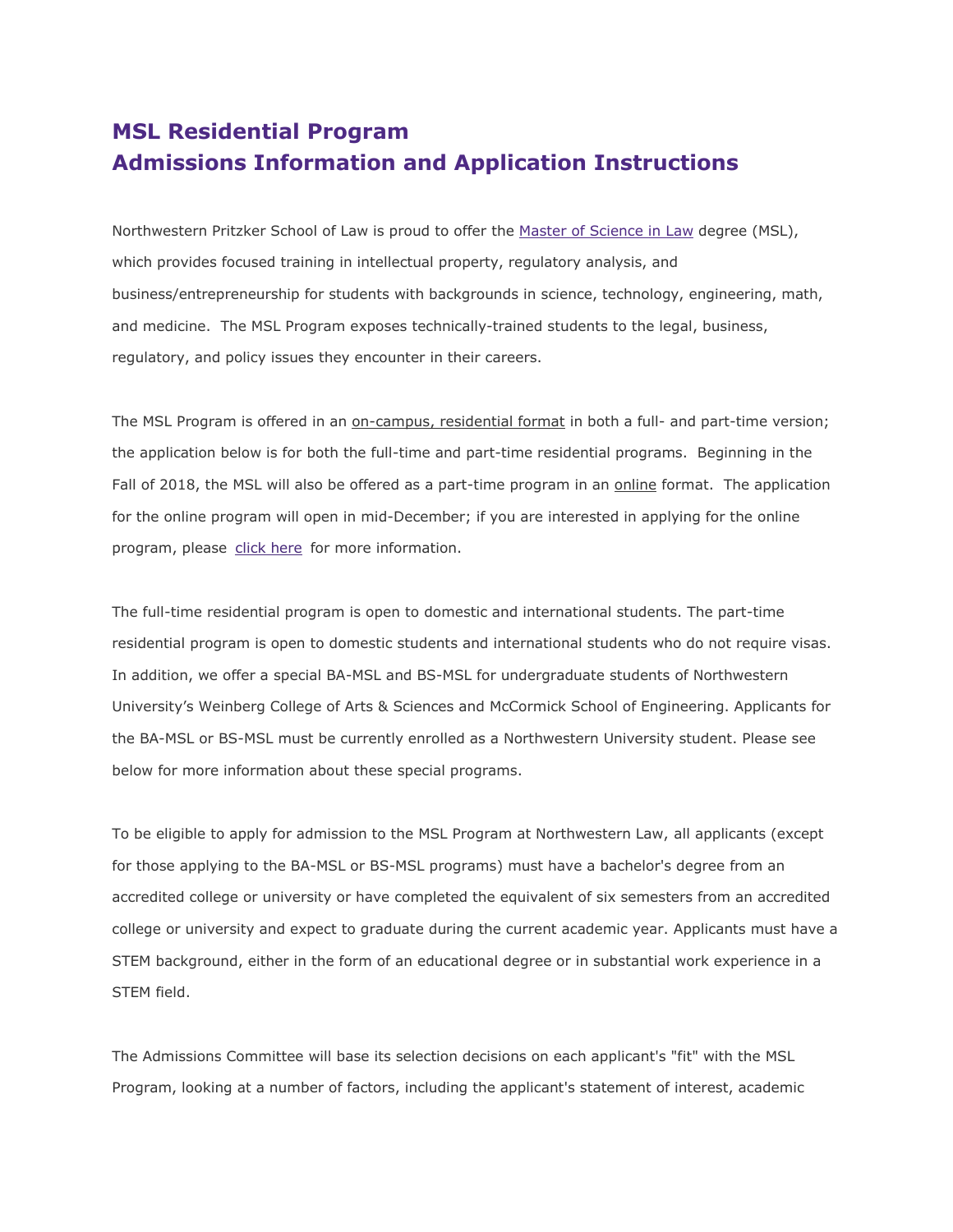record, application information, letter(s) of recommendation, extracurricular activities, work experience, leadership ability, personal circumstances, and other information.

There is no fee to apply to the MSL Program. Although the Office of Admissions and Financial Aid seeks to keep applicants informed of their application status and the receipt of documents, it is each applicant's responsibility to ensure that all parts of the application are received by the deadline. The Admissions Committee does not review incomplete applications. Upon submission of an application, applicants will be provided with instructions on how to check the status of their applications via an online tool.

Deadlines: Applications for the MSL residential program are accepted during three rounds:

- First Deadline: **January 15\***
- First Round Final Deadline: **January 31\***
- Second Round Deadline: **April 1 –** final deadline for international applicants
- Third Round Deadline: **June 1**

\*Note: January 15 is the priority deadline for Round 1 applications (and we encourage you to apply by January 15). Applications submitted by January 15 will receive an admissions decision by January 29. January 31 is the Round 1 final deadline. Applications submitted between January 15 and January 31 will receive an admissions decision by February 21.

Applicants from Northwestern University who are applying to the BA-MSL or the BS-MSL (Northwestern University undergraduate students only) also have the option of applying for early review of their applications; this early review will allow admitted applicants to enroll in Spring 1 MSL courses (if they so wish and if they receive approval to do so). The deadline for early review for Northwestern undergraduates is December 15.

Each admissions deadline will trigger review of all completed applications that have been submitted by that deadline. On occasion, the Admissions Committee may also review applications on a rolling basis between deadlines.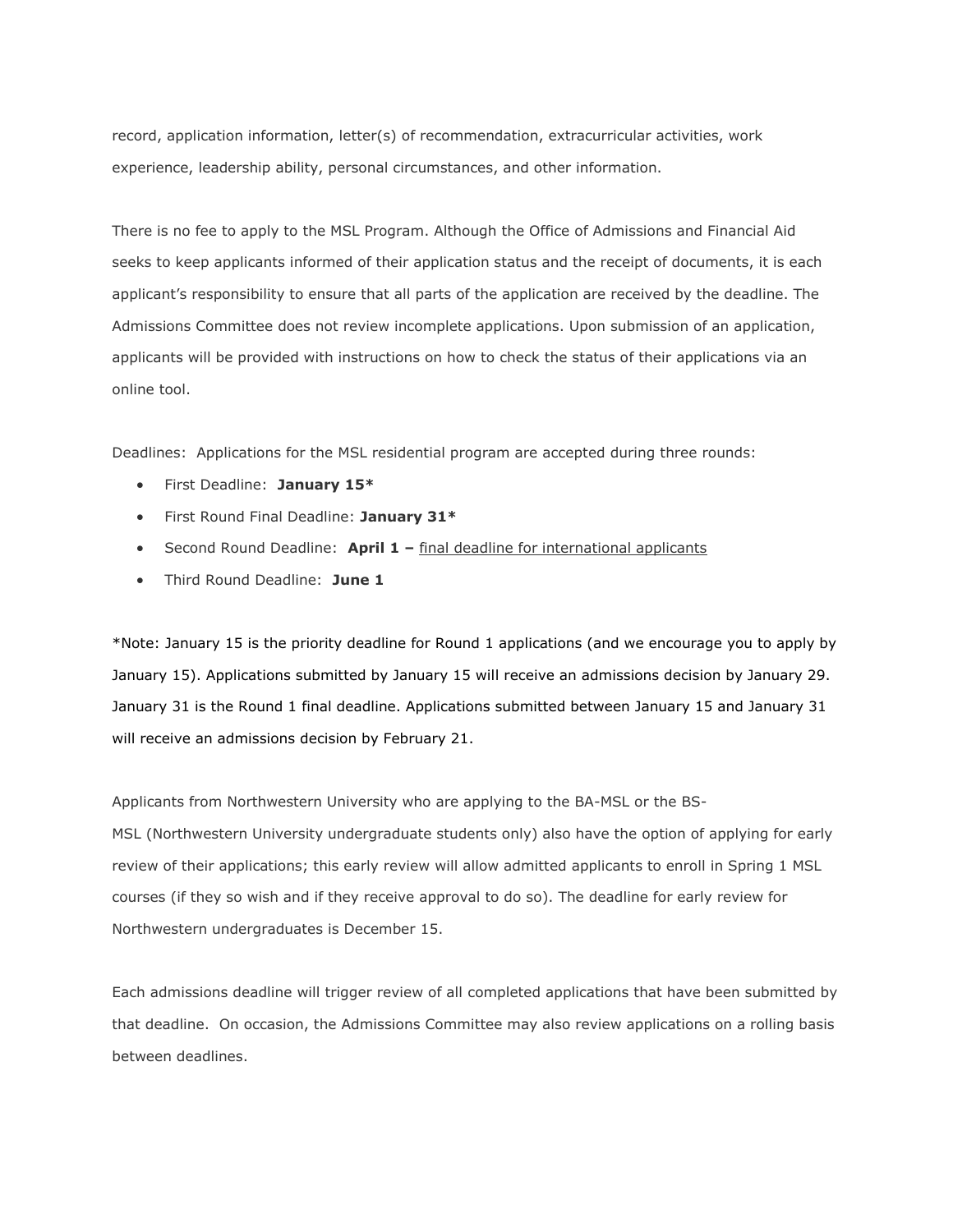Notifications: Applicants will be informed of the Admissions Committee's decisions within three weeks of the application deadlines.

Deposits: Students who are accepted into the program must secure their place in the class with a nonrefundable deposit of \$750, which will ultimately be applied toward tuition and fees. Each application round will have a deposit deadline, which is typically within one month of the admissions decision.

Deferrals: Admitted students may request a deferral from the Admissions Committee by submitting a written statement explaining the reason for the request. Deferral decisions are in the sole discretion of the Admissions Committee; good cause must be shown before a deferral will be granted. To effectuate a deferral, the admitted student must submit a nonrefundable deposit of \$750, which will ultimately be applied toward tuition and fees. An additional nonrefundable deposit of \$750 (also applied to tuition and fees) will be required during the admissions cycle leading up to the year of the student's actual enrollment in the MSL Program.

Tuition: Tuition information is available [here.](http://www.law.northwestern.edu/admissions/tuitionaid/tuition/) Applicants should expect a modest tuition increase each year.

# **The MSL Application Process**

The MSL application requires a number of different parts, and these parts vary depending on whether the applicant is a domestic or international student, and whether the applicant is applying to the general MSL Program or to one of the special Northwestern programs (BA-MSL or BS-MSL).

All applicants must submit the following items:

- Online Application
- Statement of Interest
- One Letter of Recommendation
- Current Resume or Curriculum Vitae
- Transcript from each university attended (undergraduate and graduate)

In addition, applicants may be asked to submit an online interview (via the Kira platform).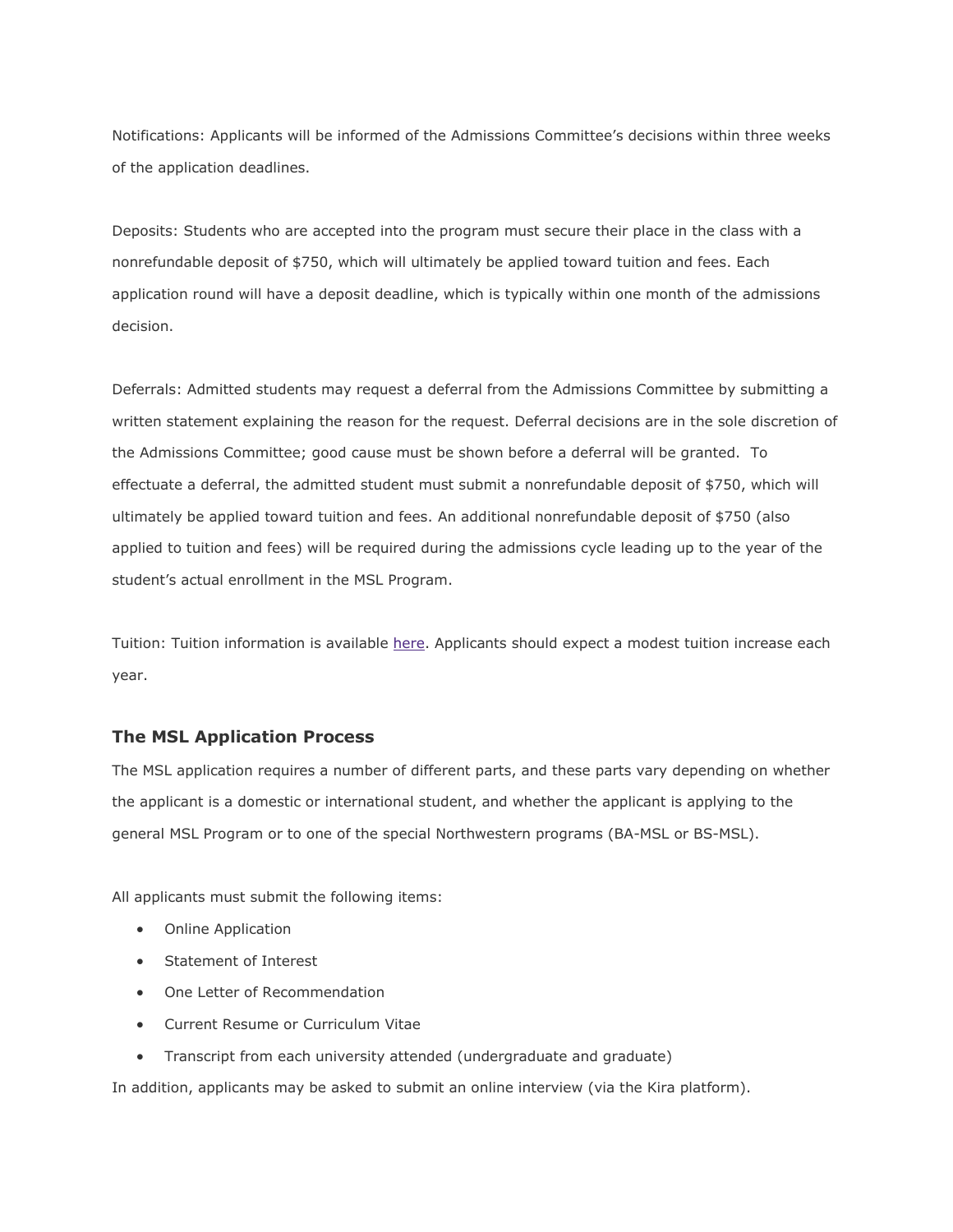Applicants are free to submit additional optional information, including:

- Unofficial standardized test score reports (GMAT, GRE, LSAT, or MCAT)
- Additional letters of recommendation

Northwestern University BA-MSL and BS-MSL applicants must submit:

One additional recommendation

International applicants must submit:

TOEFL/IELTS score or a TOEFL/IELTS waiver request

# **Statement of Interest**

The Statement of Interest allows applicants to introduce themselves to the Admissions Committee. The statement should be 500-800 words and it should include information addressing all three of the following topics (four if the applicant does not have a degree in a STEM subject):

- *Why you are interested in studying in the MSL Program.*
- *How your past academic and professional experiences prepare you to study in this particular program.*
- *How you hope to use the knowledge gained from the MSL Program to achieve your career goals.*
- *If you do not have a degree in a STEM field, please explain your STEM background and/or professional experience in a STEM field.*

# **Letter of Recommendation**

The recommender should be a previous or current professor or employer, or another person familiar with the applicant's qualifications for the MSL Program. (Note: Applicants should not use family members, friends, or peer-level colleagues as recommenders.) The process for obtaining a recommendation is as follows:

- 1. Identify a recommender;
- 2. Let the recommender know you would like them to serve as a recommender and obtain their agreement;
- 3. After steps #1 and 2 are completed, provide the recommender's contact information on the online application form.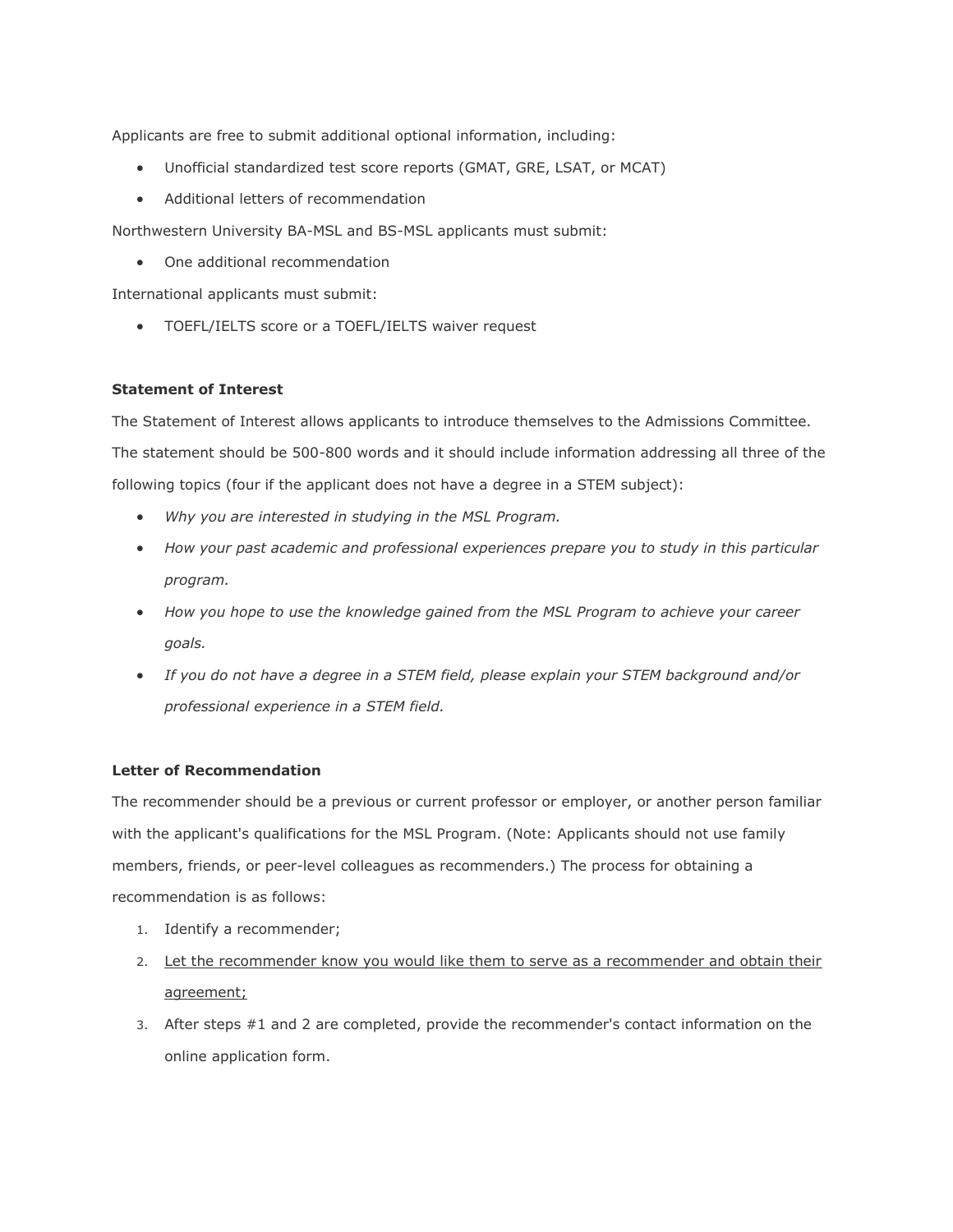Once the applicant adds the recommender's contact information to the online form, the MSL application system will send an email to the recommender, along with a link and instructions for how to upload the recommendation to the applicant's file. This email must go directly to the recommender; applicants should not send the email to themselves and then forward it to the recommender.

#### **Resume/Curriculum Vitae**

A description of prior employment and education, as well as achievements and publications, should be included in a one-two page resume/CV written in English.

#### **Standardized Test Scores and Other Optional Information**

While students are not required to take or submit a standardized test (apart from TOEFL or IELTS for international students; see below) to apply for the MSL Program, applicants are free to submit standardized test scores as part of their applications. Test scores – such as one of more of the GMAT, GRE, LSAT, and MCAT – often help to flesh out or fortify an application.

## **Transcripts**

Applicants should upload an unofficial copy of all undergraduate and graduate transcripts to their application. In most cases, unofficial copies of transcripts will be sufficient for the Admissions Committee to review a file; in cases where the unofficial transcripts are not sufficient, the Admissions Committee will request official transcripts. Prior to enrollment, all students must arrange to submit official, sealed copies of undergraduate and graduate transcripts to the Admissions Office.

Domestic and international applicants who have received an undergraduate or graduate degree from an institution outside of the US (including its territories and Canada) must also provide an outside evaluation of their transcripts from the World Education Services (WES); the WES evaluation provides a course-by-course translation of courses, degree, and grades to U.S. equivalency. The WES evaluation must be received within one month of the applicable deposit deadline or prior to completing the visa application paperwork for international students who require a visa. We encourage applicants who have studied outside the U.S. to begin the WES process early, so as to expedite the application/admissions/enrollment process. For more information, visit [www.wes.org;](http://wes.org/) check the "Required Documents" information specific to your country of study.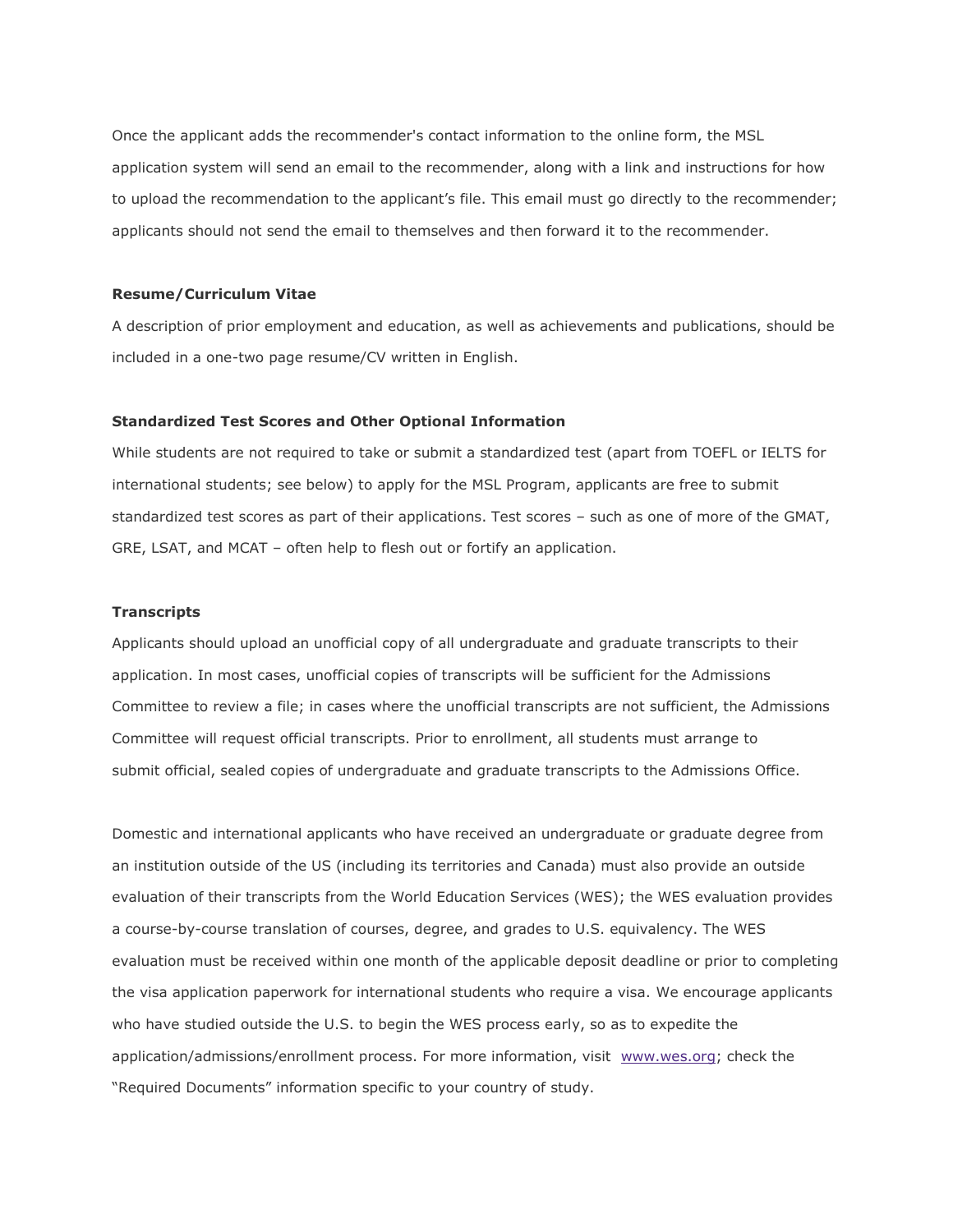#### **English Language Proficiency**

Students in the MSL Program must have a high level of English language aptitude; the Admissions Committee relies on a test of English proficiency for students who are not native speakers of English. International applicants to the program who do not have English as their native language are required to submit an official TOEFL or IELTS test score by the application deadline; the minimum acceptable TOEFL score is 100 and the minimum IELTS score is 7.0.

The English proficiency examination should be taken by February 15, 2018. Applicants should request to have an official copy of their scores sent by ETS (TOEFL) or IELTS directly to the Northwestern Law Admissions Office – the Law School's code is 1565. The Law School will accept scores up to two years after the test date. For further information about the TOEFL examination, contact the [Educational](https://www.ets.org/toefl/contact/region1)  [Testing Service.](https://www.ets.org/toefl/contact/region1)

Applicants who do not receive the minimum score on the English language proficiency test may request an evaluative interview from the Admissions Committee. Interviews are allowed at the discretion of the Admissions Committee in cases where the test score may not be indicative of the applicant's ability.

The English language proficiency requirement may be waived if (1) the applicant has completed an undergraduate or graduate degree at an institution where the language of instruction is English or (2) in exceptional circumstances, such as previous exposure to English language, and after an evaluative interview. To apply for a waiver of the English proficiency examination requirement, applicants should submit the [online request form.](https://apply.law.northwestern.edu/register/MSLlanguagewaiver) The Admissions Committee will grant waivers on a case-by-case basis, at its sole discretion.

International applicants for the Weinberg College of Arts and Sciences BA-MSL or McCormick School of Engineering BS-MSL Program are automatically granted a TOEFL / IELTS waiver and do not need to submit proof of English proficiency.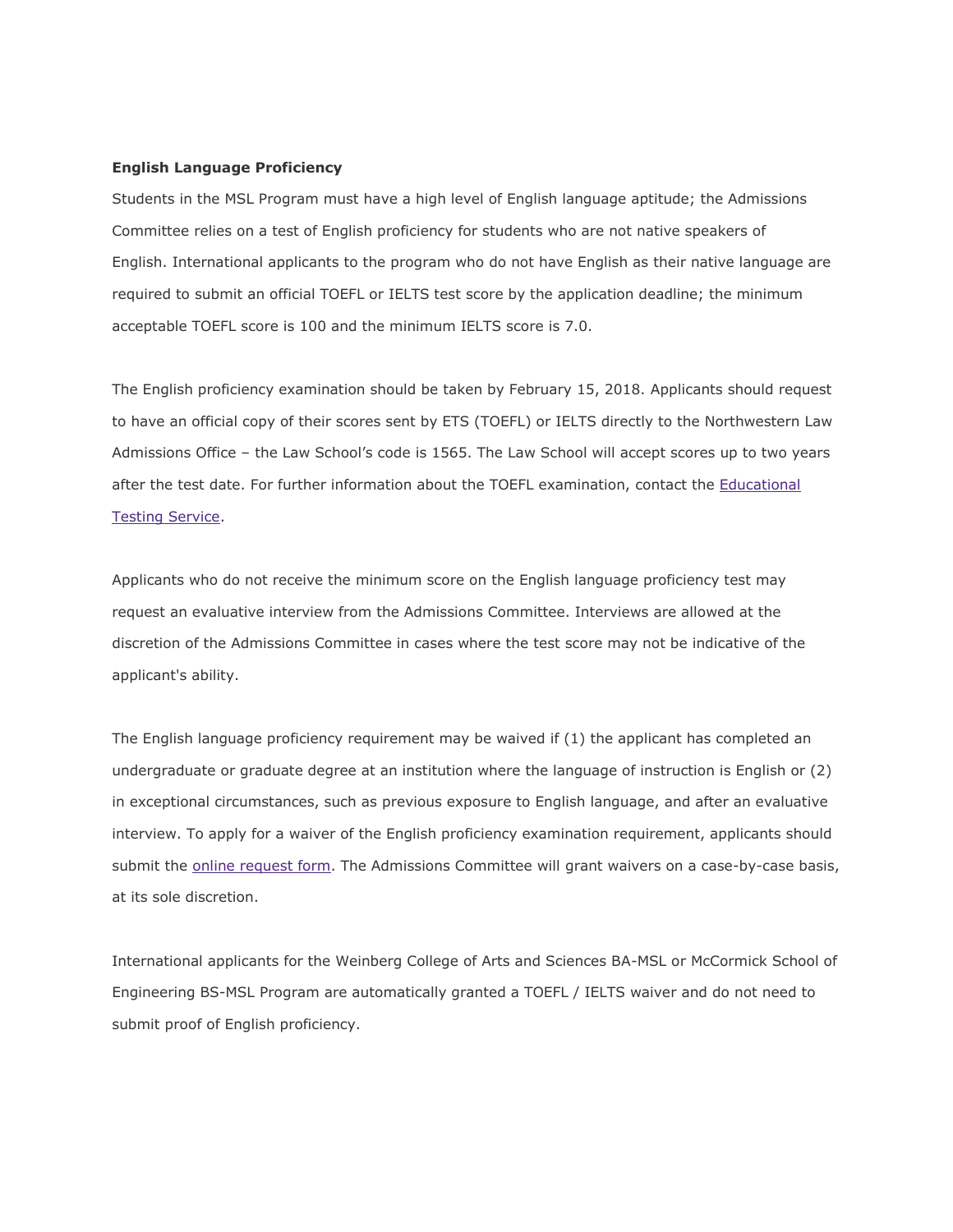The Law School has an English as a Second Language Program (ESL) to help students improve their English language skills and, more generally, to assist students with the challenges of being advanced English-language learners at a U.S. law school. In addition, many MSL students choose to attend the Legal English and Foundations Program [\(LEAF\)](http://www.law.northwestern.edu/law-school-life/studentservices/intlprograms/legalenglish/) in the summer before they begin the MSL Program.

#### **Visa Requirements**

Applicants who require a visa (F-1 or J-1) to study in the United States may request a certificate of eligibility from Northwestern University. To qualify for the I-20 or DS-2019, international students must be admitted to the MSL Program and must demonstrate their ability to fund one year of graduate study at the Law School. For additional information about visa options and federal regulations, please contact the [International Office](http://www.northwestern.edu/international/) at Northwestern University.

## **Scholarships**

The Law School grants a limited number of MSL scholarships for full-time students, awarded on the basis of merit and need. After admission decisions have been communicated, admitted students will be asked to complete a scholarship application form.

Applicants may be eligible for additional scholarship awards if they: are currently working toward a STEM PhD; have already earned a STEM PhD; are postdoctoral fellows who are not Northwestern University tuition benefit-eligible; or are applying to the Northwestern University BA-MSL or BS-MSL programs.

## **Loans**

Many MSL students - both full-time and part-time - can qualify for student loans. U.S. citizens and permanent residents are generally eligible for Federal [student loans.](http://www.law.northwestern.edu/admissions/tuitionaid/aid/)

U.S. citizens and permanent residents who wish to apply for a Federal student loan should submit the Free Application for Federal Student Aid (FAFSA) to determine eligibility. The FAFSA form is available [online.](http://www.fafsa.ed.gov/) Individuals may also need to submit a signed copy of their 2016 Federal tax return and W-2s to Northwestern University. The Financial Aid Office will contact individuals will must submit these forms.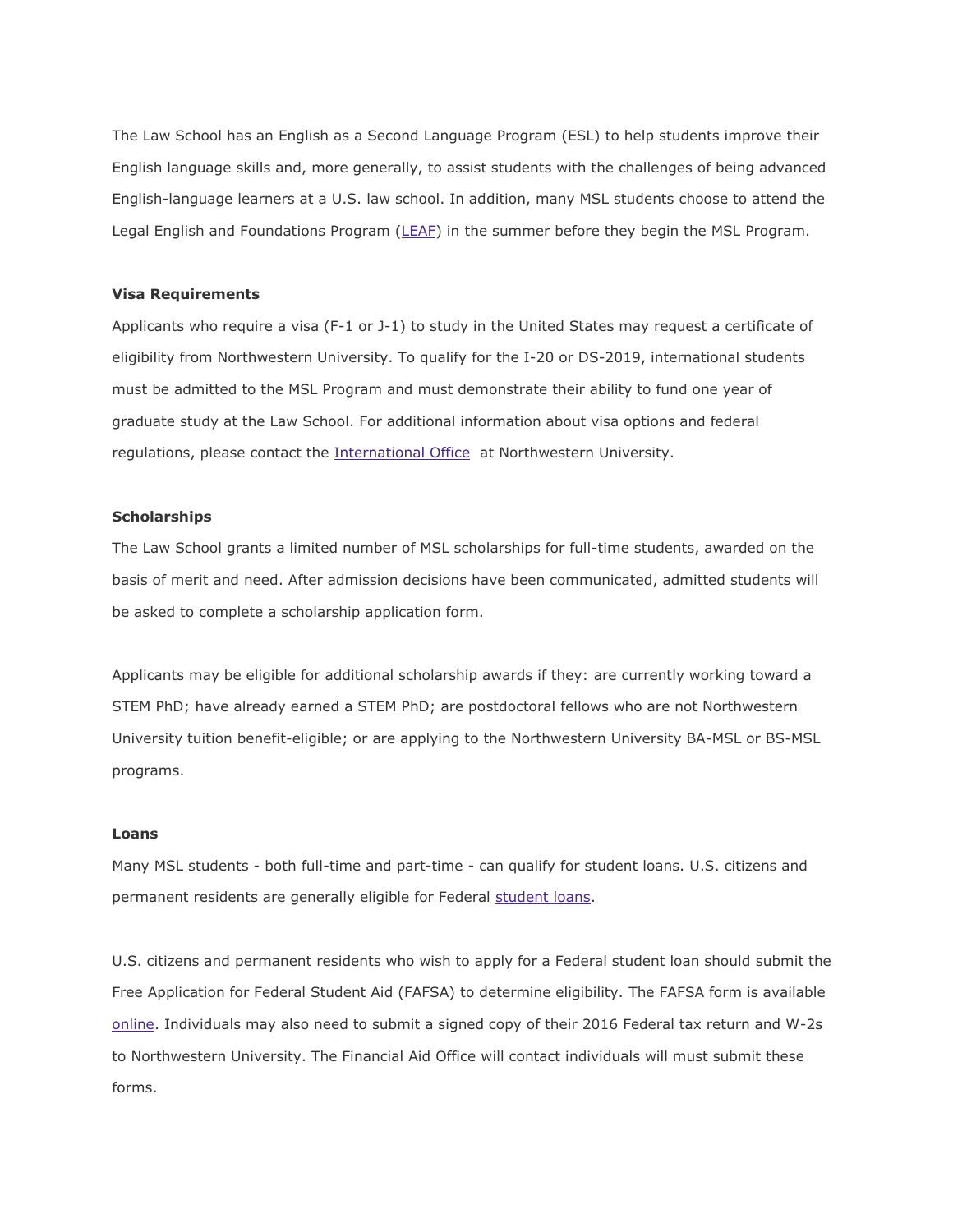Applicants who are not eligible for Federal student loans may qualify for a university-administered or other [private loan](http://www.northwestern.edu/sfs/loan_instruc_info/private_loans.html) programs. Loans for international students require a credit-worthy U.S. citizen/permanent resident co-signer. If a U.S. co-signer is not possible, applicants should investigate loan opportunities in their home countries.

Instructions for completing the financial aid application will be provided via email to admitted students after their admissions decisions are made.

#### **Bar Examination**

The MSL degree does not qualify its graduates to take a bar examination or to practice law.

#### **Northwestern University Disclosure**

Northwestern University reserves the right to change without notice any statement in this publication concerning, but not limited to, rules, policies, tuition, fees, curricula, and courses.

It is the policy of Northwestern University not to discriminate against any individual on the basis of race, color, religion, national origin, sex, sexual orientation, marital status, age, disability, or veteran status in matters of admissions, employment, housing, or services or in the educational programs or activities it operates, in accordance with civil rights legislation and University commitment. Any alleged violations of this policy or questions regarding the law with respect to nondiscrimination should be directed to Director of Equal Employment Opportunity, Affirmative Action, and Disability Services, 720 University Place, Evanston, Illinois 60208-1147, phone 847-491-7458; Office of the Provost, Rebecca Crown Center, Evanston, Illinois 60208-1101.

Northwestern University policy ensures that no qualified student with a disability will be denied the benefits of, excluded from participation in, or otherwise subject to discrimination in any University program or activity. In response to a request made by a qualified student with a documented disability, the University will arrange, at no cost to the student, for the provision of educational auxiliary aids, including sign language interpreters, real-time captioners, note takers, readers, and tutors, determined by the University to be necessary to afford such student the opportunity for full